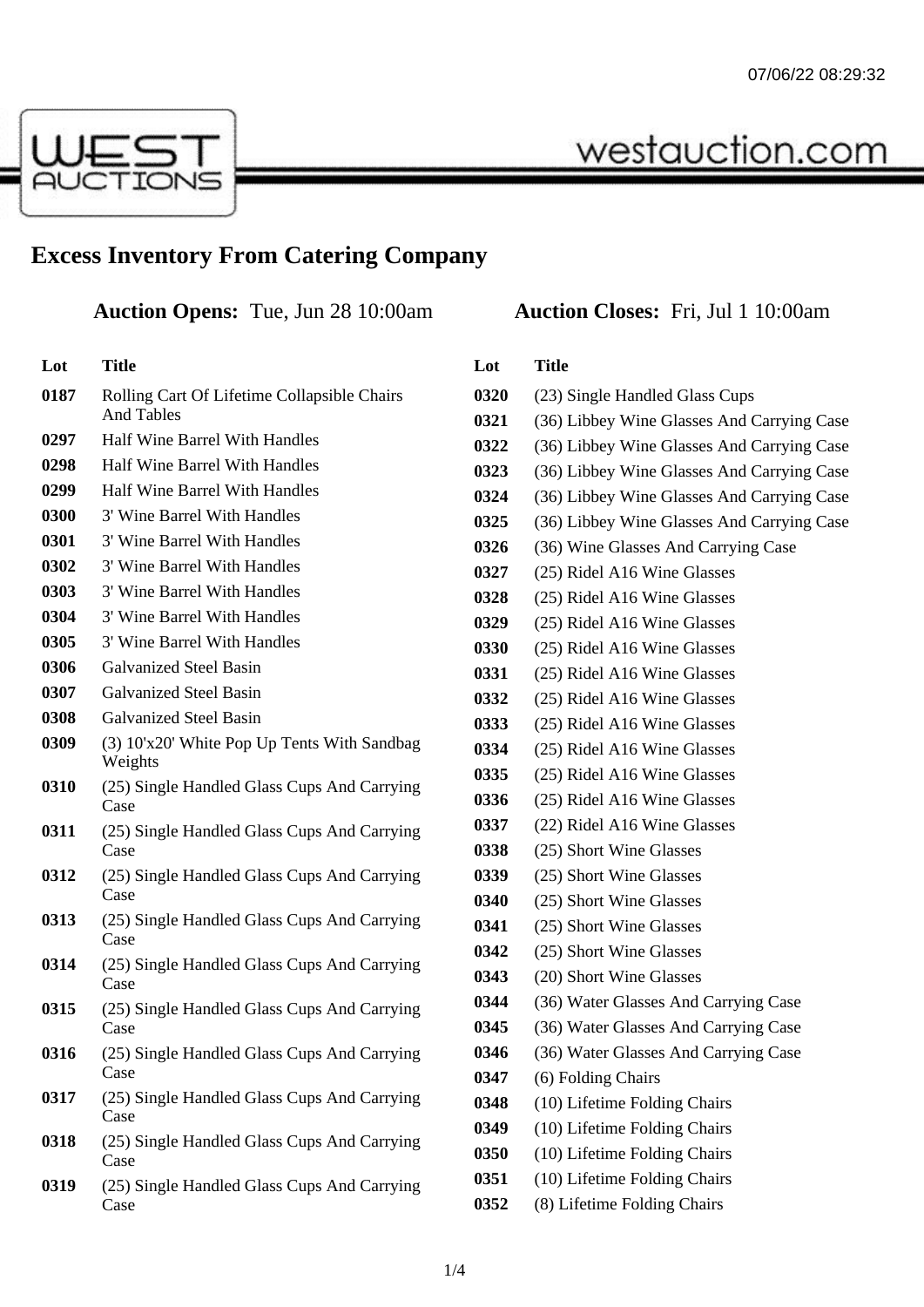| Lot   | <b>Title</b>                                                                |
|-------|-----------------------------------------------------------------------------|
| 0353  | <b>Silver Plated Water Dispenser And Carrying</b><br>Case                   |
| 0354  | Silver Plated Water Dispenser And Carrying<br>Case                          |
| 0355  | Costco Wholesale NSF Stainless Steel Ice<br><b>Bucket And Carrying Case</b> |
| 0356  | Costco Wholesale NSF Stainless Steel Ice<br><b>Bucket And Carrying Case</b> |
| 0357  | Tough Tote With Approximately (50) White<br><b>Porcelain Dinner Plates</b>  |
| 0358  | Greenmade 12 Gallon Storage Tote With White<br><b>Napkins</b>               |
| 0359  | Tough Tote With Approximately (110)<br><b>Decorative Charger Plates</b>     |
| 0360  | (20) Single Handled Depression Glass Cups<br>And Carrying Case              |
| 0361  | (19) Single Handle Depression Glass Cups<br><b>With Crate</b>               |
| 0362  | 4'x2' Ice Table                                                             |
| 0363  | 4'x2' Ice Table                                                             |
| 0364  | Costco Wholesale NSF Stainless Steel Ice<br><b>Bucket</b>                   |
| 0365  | Costco Wholesale NSF Stainless Steel Ice<br><b>Bucket</b>                   |
| 0365A | Manitowoc Model QY0454A Ice Machine                                         |
| 0366  | Costco Wholesale NSF Stainless Steel Ice<br><b>Bucket</b>                   |
| 0366A | Scotsman Model HTB555 Ice Machine                                           |
| 0367  | (20) Single Handle Depression Glass Cups In<br>Crate                        |
| 0368  | (16) Clear Glass Cups And Carrying Case                                     |
| 0369  | (23) Assorted Clear Glass Cups With Carrying<br>Case                        |
| 0370  | (24) Clear Glass Cups With Carrying Case                                    |
| 0371  | Set Of (36) Carlisle 21" Catering Platter                                   |
| 0372  | (4) Catering Dish Racks                                                     |
| 0373  | (22) Mini Salt Shakers                                                      |
| 0374  | (3) Stainless Steel Chafing Dishes With Extra<br><b>Lids And Racks</b>      |
| 0375A | <b>Yorkshire Glass Beverage Dispenser</b>                                   |
| 0376  | (23) Libbey 8476 Tulip Glasses                                              |
| 0377  | (6) 1 Liter Glass Wine Decanters                                            |
| 0377A | Set Of (5) Serving Platters                                                 |
| 0380  | Bin Of Approximately (30) Metal Dish Baskets                                |
| 0381  | Bin Of Approximately (30) Metal Dish Baskets                                |
| 0382  | Bin Of (27) Metal Dish Baskets                                              |
| 0383  | Bin Of (24) Metal Dish Baskets                                              |

| Lot   | <b>Title</b>                                                                     |
|-------|----------------------------------------------------------------------------------|
| 0384  | (3) Stackable Bins                                                               |
| 0388  | Box Of (6) Carafe Carree 1 Liter Wine<br>Decanters                               |
| 0388A | Box Of (6) Carafe Carree 1 Liter Wine<br>Decanters                               |
| 0388B | Box Of (6) Carafe Carree 1 Liter Wine<br>Decanters                               |
| 0388C | Box Of (6) Carafe Carree 1 Liter Wine<br>Decanters                               |
| 0388D | Box Of (6) Carafe Carree 1 Liter Wine<br>Decanters                               |
| 0388E | Box Of (6) Carafe Carree 1 Liter Wine<br>Decanters                               |
| 0388F | Box Of (6) Carafe Carree 1 Liter Wine<br>Decanters                               |
| 0388G | Box Of (6) Carafe Carree 1 Liter Wine<br>Decanters                               |
| 0389  | The Celler Coffee Teapot                                                         |
| 0390  | The Celler Coffee Teapot                                                         |
| 0391  | The Celler Coffee Teapot                                                         |
| 0392  | The Celler Coffee Teapot                                                         |
| 0393  | The Celler Coffee Teapot                                                         |
| 0394  | The Celler Coffee Teapot                                                         |
| 0395  | The Celler Coffee Teapot                                                         |
| 0396  | The Celler Coffee Teapot                                                         |
| 0397  | The Celler Coffee Teapot                                                         |
| 0398  | The Celler Coffee Teapot                                                         |
| 0399  | The Celler Coffee Teapot                                                         |
| 0399A | The Celler Coffee Teapot                                                         |
| 0399B | The Celler Coffee Teapot                                                         |
| 0399C | The Celler Coffee Teapot                                                         |
| 0399D | The Celler Coffee Teapot                                                         |
| 0399E | The Celler Coffee Teapot                                                         |
| 0400  | Tough Tote With Approximately (100) 8"<br><b>Strawberry Street Dinner Plates</b> |
| 0401  | Tough Tote With Approximately (85) 8"<br><b>Strawberry Street Dinner Plates</b>  |
| 0402  | Tough Tote With Approximately (60) 8" And<br>(9) 7" Strawberry Street Plates     |
| 0403  | Tough Tote With Approximately (65) 9"<br><b>Strawberry Street Plates</b>         |
| 0404  | Tough Tote With Approximately (45) 9"<br><b>Strawberry Street Plates</b>         |
| 0405  | Tough Tote With Approximately (45) 9"<br><b>Strawberry Street Plates</b>         |
| 0406  | <b>Stainless Round Drink Dispenser</b>                                           |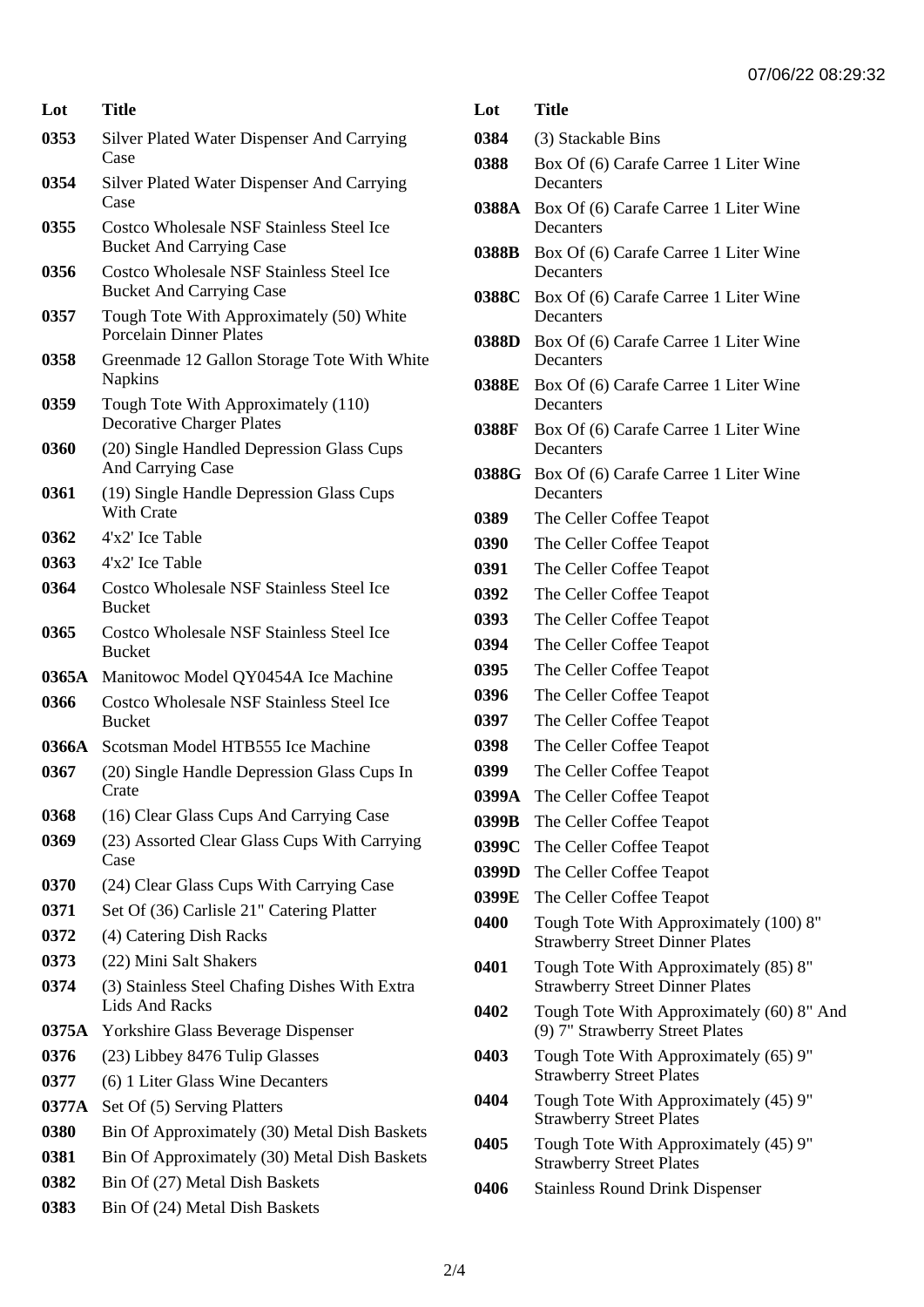| Lot  | Title                                                                    |
|------|--------------------------------------------------------------------------|
| 0407 | <b>Stainless Round Drink Dispenser</b>                                   |
| 0408 | <b>Stainless Round Drink Dispenser</b>                                   |
| 0409 | <b>Stainless Round Drink Dispenser</b>                                   |
| 0410 | <b>Stainless Round Drink Dispenser</b>                                   |
| 0411 | Tough Tote With Approximately (15) 1 Liter<br><b>Wine Decanters</b>      |
| 0412 | Crate Of (24) Assorted Depression Glass Cups                             |
| 0413 | Crate Of (24) Assorted Depression Glass Cups                             |
| 0414 | Crate Of (24) Assorted Depression Glass Cups                             |
| 0415 | Crate Of (18) Assorted Depression Glass Cups                             |
| 0416 | Crate Of (24) Assorted Depression Glass Cups                             |
| 0417 | Crate Of (24) Assorted Depression Glass Cups                             |
| 0418 | Crate Of (24) Assorted Depression Glass Cups                             |
| 0419 | Crate Of (24) Assorted Depression Glass Cups                             |
| 0420 | Crate Of (24) Assorted Depression Glass Cups                             |
| 0421 | Approximately (18) White 12" Plates                                      |
| 0422 | Approximately (18) White 12" Plates                                      |
| 0423 | Approximately (18) White 12" Plates                                      |
| 0424 | Approximately (18) White 12" Plates                                      |
| 0425 | Approximately (18) White 12" Plates                                      |
| 0426 | Approximately (18) White 12" Plates                                      |
| 0427 | Approximately (18) White 12" Plates                                      |
| 0428 | Tough Tote With Approximately (40) 9"<br><b>Strawberry Street Plates</b> |
| 0429 | Tough Tote With Approximately (35) 9"<br><b>Strawberry Street Plates</b> |
| 0430 | Tough Tote With Approximately (40) 9"<br><b>Strawberry Street Plates</b> |
| 0431 | (8) White 8.5" Bowls                                                     |
| 0432 | (8) White 8.5" Bowls                                                     |
| 0433 | (10) Fancy Heat 2.5 Hour Methanol Gel<br><b>Heating Units</b>            |
| 0434 | Approximately (55) Assorted White Ramicans                               |
| 0435 | 19" Silver Plated Serving Tray                                           |
| 0436 | 18" Silver Plated Serving Tray                                           |
| 0437 | (2) Aluminum Rolling Dollies For Catering                                |
| 0438 | <b>Tote With Assorted Pots And Cookware</b>                              |
| 0900 | Tote With (20) Assorted Table Covers                                     |
| 0901 | Bin Of Approximately (10) White Table Covers                             |
| 0902 | Bin Of Approximately (30) Table Covers                                   |
| 0903 | Tote With Approximately (100) Plastic Charger<br>Plates                  |
| 0904 | (4) Sets Of (10) Silverware Table Knives                                 |
| 0905 | (4) Sets Of (10) Silverware Table Knives                                 |

| Lot  | <b>Title</b>                             |
|------|------------------------------------------|
| 0906 | (4) Sets Of (10) Silverware Table Knives |
| 0907 | (4) Sets Of (10) Silverware Table Knives |
| 0908 | (4) Sets Of (10) Silverware Table Knives |
| 0909 | (5) Sets Of (10) Silverware Forks        |
| 0910 | (5) Sets Of (10) Silverware Forks        |
| 0911 | (5) Sets Of (10) Silverware Forks        |
| 0912 | (5) Sets Of (10) Silverware Forks        |
| 0913 | (5) Sets Of (10) Silverware Forks        |
| 0914 | (5) Sets Of (10) Silverware Forks        |
| 0915 | (5) Sets Of (10) Sliverware Forks        |
| 0916 | (5) Sets Of (10) Sliverware Forks        |
| 0917 | (5) Sets Of (10) Silverware Spoons       |
| 0918 | (5) Sets Of (10) Silverware Spoons       |
| 0919 | (5) Sets Of (10) Silverware Spoons       |
| 0920 | (5) Sets Of (10) Silverware Spoons       |
| 0921 | (20) Silverware Table Knives             |
| 0922 | (20) Silverware Table Knives             |
| 0923 | (20) Silverware Table Knives             |
| 0924 | (20) Silverware Table Knives             |
| 0925 | (20) Silverware Table Knives             |
| 0926 | (20) Silverware Table Knives             |
| 0927 | (20) Silverware Table Knives             |
| 0928 | (20) Silverware Table Knives             |
| 0929 | (20) Silverware Table Knives             |
| 0930 | (11) Sets Of (20) Silverware Spoons      |
| 0931 | (5) Sets Of (20) Silverware Forks        |
| 0932 | (5) Sets Of (20) Silverware Forks        |
| 0933 | (5) Sets Of (20) Silverware Forks        |
| 0934 | (5) Sets Of (20) Silverware Forks        |
| 0935 | (5) Sets Of (20) Silverware Forks        |
| 0936 | (5) Sets Of (20) Silverware Forks        |
| 0937 | (5) Sets Of (20) Silverware Forks        |
| 0938 | (5) Sets Of (20) Silverware Forks        |
| 0939 | (5) Sets Of (20) Silverware Forks        |
| 0940 | (5) Sets Of (20) Silverware Forks        |
| 0941 | (5) Sets Of (20) Silverware Forks        |
| 0942 | (5) Sets Of (20) Silverware Forks        |
| 0943 | (5) Sets Of (20) Silverware Forks        |
| 0944 | (2) Sets Of (20) Silverware Forks        |